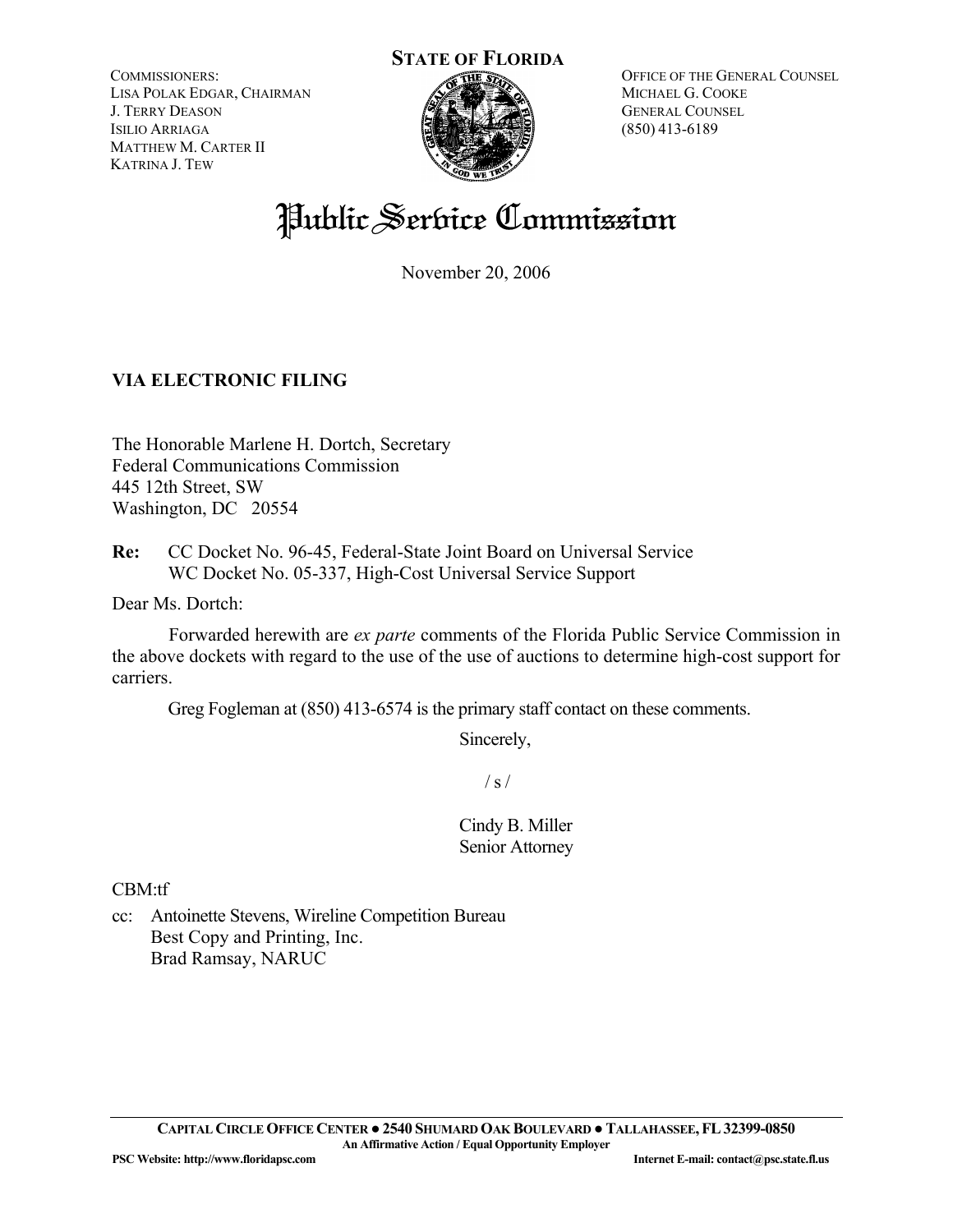#### **Before the Federal Communications Commission Washington, D.C. 20554**

| In the Matter of                               |                      |
|------------------------------------------------|----------------------|
| Federal-State Joint Board on Universal Service | CC Docket No. 96-45  |
| High-Cost Universal Service Support            | WC Docket No. 05-337 |
|                                                |                      |

## **EX PARTE COMMENTS OF THE FLORIDA PUBLIC SERVICE COMMISSION IN RESPONSE TO THE FEDERAL COMMUNICATIONS COMMISSION'S PUBLIC NOTICE SEEKING COMMENT ON BEHALF OF THE UNIVERSAL SERVICE JOINT BOARD**

CHAIRMAN LISA POLAK EDGAR

COMMISSIONER J. TERRY DEASON

COMMISSIONER ISILIO ARRIAGA

COMMISSIONER MATTHEW M. CARTER II

COMMISSIONER KATRINA J. TEW

November 20, 2006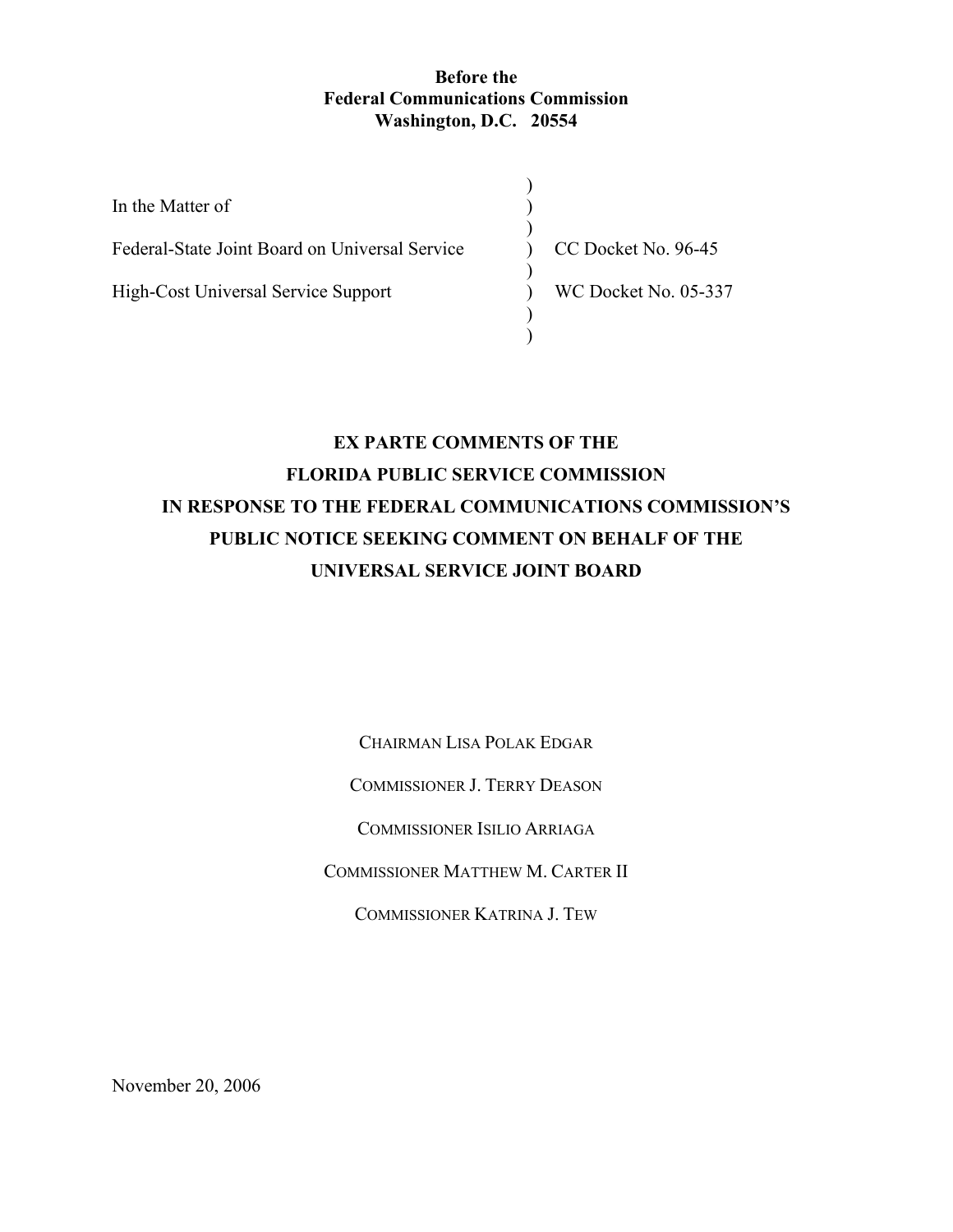Florida Public Service Commission CC Docket No. 96-45 and WC Docket No. 05-337 Page 1

#### **Introduction**

1

 The Florida Public Service Commission (FPSC) submits these comments in response to the Public Notice (Notice) released August 11, 2006. In this Notice (FCC 06J-1), the Federal-State Joint Board (Joint Board) seeks comment on issues relating to the use of auctions to determine high-cost support for carriers. The FPSC is generally supportive of any action that would make the high-cost program more equitable, efficient, and effective.

 As noted by numerous commenters in this proceeding, the high-cost program has been growing at an alarming rate. Embarq correctly noted that the growth in the number of competitive eligible telecommunications carriers (CETCs) and the support they receive has strained the program. In 2002, fewer than 30 designated CETCs received approximately \$189 million in high-cost support. Four years later, the approximately 650 designated CETCs are receiving more than \$1 billion in support. What once represented a small proportion of the highcost fund now represents almost one quarter of that program. Unless the Joint Board and the FCC take action to reform the program, the continued growth in the size of the fund is unlikely to end.

 Moreover, the escalation of the size of the fund threatens the affordability that the program was intended to safeguard. As the Tenth Circuit recognized, "excessive subsidization may affect the affordability of telecommunications services, thus violating the principle in  $§254(b)(1)$ .<sup>"1</sup> In general, prior efforts to rationalize and impose reasonable constraints on the high-cost funds have focused primarily on three approaches. First, proposals have been considered that have the effect of limiting what is to be funded. For example, the Act requires that the services to be supported by federal universal service mechanisms be periodically revisited, to determine whether "supported services" should be expanded or contracted. Similarly, in 2004, the Joint Board recommended to the FCC that only a single connection per household be supported, although the FCC did not adopt this recommendation. Second, restrictions may be imposed that could limit the amount of funding available.<sup>2</sup> The current indexed cap on the embedded high-cost loop mechanism is an example. Third, restrictions may be imposed on the number of entities to whom funding is provided. The FCC's adoption in 2005

 $1$  *Owest Communications International v. FCC*, 398 F.3d 1222, 1234 (2005).

<sup>&</sup>lt;sup>2</sup> See proposals and topics for comment in FCC 04J-2, released: Aug. 16, 2004 and FCC 05J-1, released: Aug. 17, 2005 in CC Docket No. 96-45.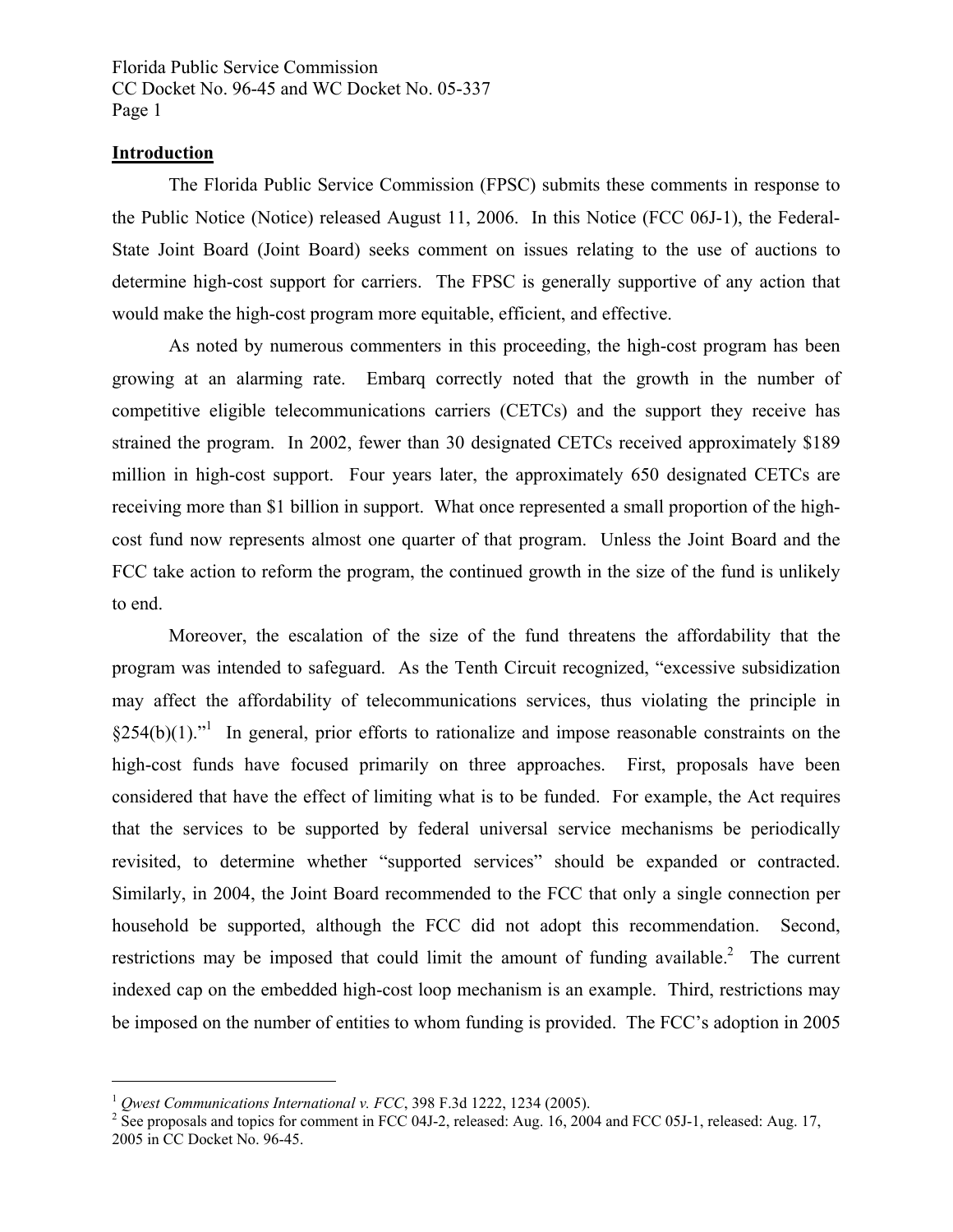of ETC designation guidelines applicable where the FCC conducts the ETC designation is representative.

 Based on our review of the comments filed in this proceeding, it appears that a properly structured reverse auction mechanism may address the second aspect, the third aspect, or both. Specifically, an auction mechanism could limit the number of carriers receiving support in extremely high-cost areas, and potentially reduce the high-cost funding requirement by having carriers competitively bid against one another to receive high-cost support. Bids would be based on their own estimates of the cost to serve an area.

#### **Role of Auctions**

 While the Joint Board has received a well-represented assortment of comments, it does not appear that any commenter has put forward a proposal that addresses all of the administrative and policy issues in sufficient detail to be adopted immediately. However, a number of commenters have raised interesting points and concerns that the FPSC believes may, taken together, advance the discussion in a constructive manner.

 One of the fundamental questions to be considered is the nature of what is being auctioned. Is it the exclusive entitlement to receive universal service support or is it the right to set the monthly per line support amount that all ETCs that serve an area can receive? In general, it appears that most competitive carriers believe auctions should set only the per line support amount that all ETCs can receive. These commenters cite both the overall pro-competitive nature of the Telecommunications Act (the Act) as well as the provision found in  $\S214(e)(2)$  and  $§214(e)(6)$  that requires the designation of more than one ETC in a non-rural study area on request. We disagree with the position taken by those carriers.

 The universal service program was not intended to be a vehicle within the Act to promote competition. Rather, it was intended to offset any potentially adverse effects of competition to ensure that consumers in rural and high-cost areas continue to have access to telecommunications and information services that are reasonably comparable to those services provided in urban areas at reasonably comparable rates.<sup>3</sup> Other parties have also expressed this position.<sup>4</sup> Regarding the statutory requirements allegedly arising from  $\S$ \$214(e)(2) and (6), the

1

 $3 \text{ } \frac{\text{ }3254(b)(3)}{3}$ .

<sup>&</sup>lt;sup>4</sup> Comments of Qwest at pages 7-8, Reply Comments of the Montana Public Service Commission at page 4.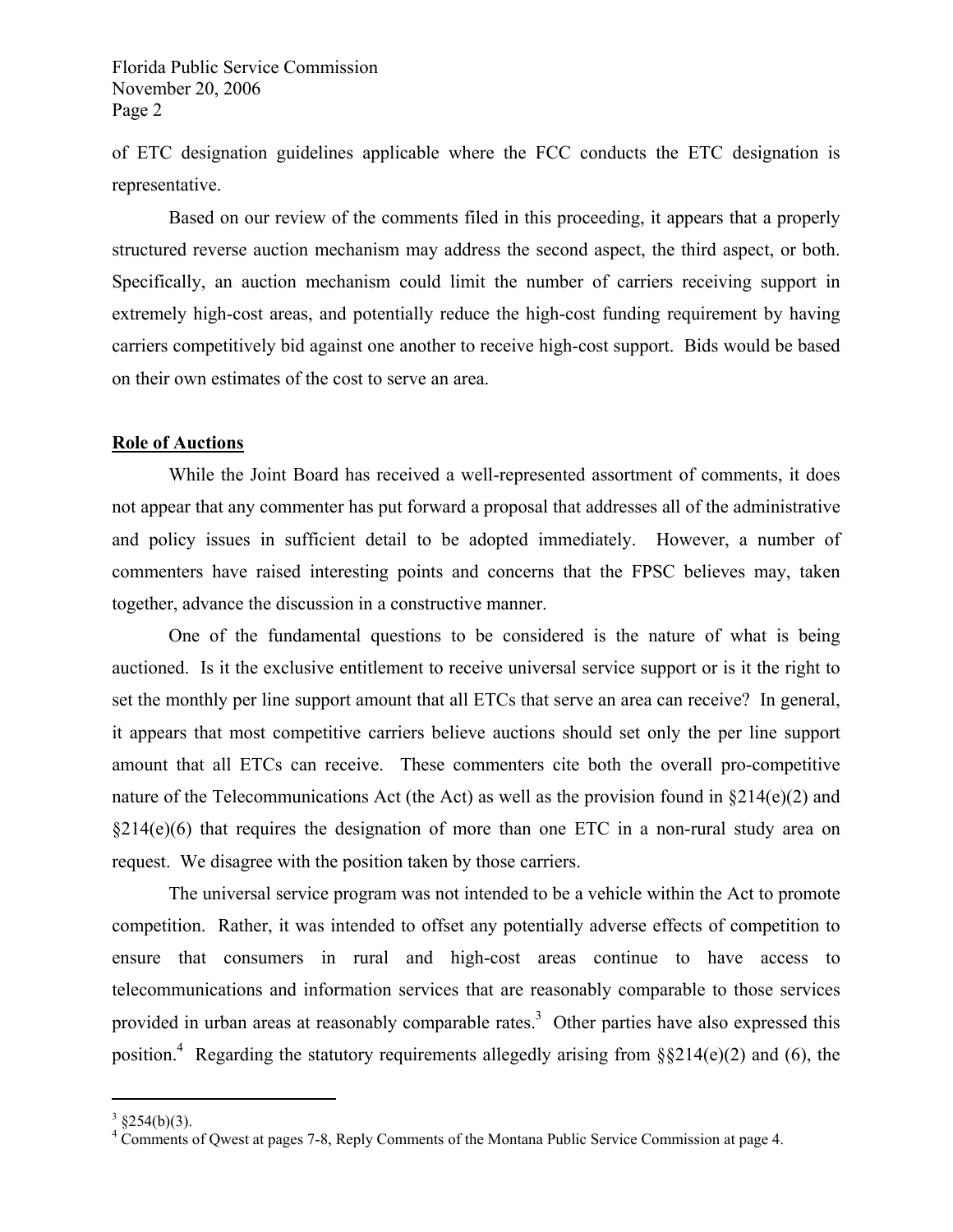FPSC finds the arguments of Verizon to be persuasive. Specifically, Verizon notes that this section of the Act (as well as §254) merely indicates that an ETC is eligible to receive high-cost support but that there is no express provision mandating funding once a carrier has been designated as an ETC.

 Verizon further argues that the "statutory language, structure, and legislative history make clear that designation as an ETC under §214 merely affords carriers the opportunity to receive universal service subsidies, not a guarantee that they will in fact receive subsidies in all areas."<sup>5</sup> In particular, the language of  $\S254(e)$  states "only an eligible telecommunications" carrier designated under §214(e) shall be eligible to receive specific Federal universal service support."  $47 \text{ U.S.C. } $254(e)$ . Verizon points out that the use of the term "eligible" was deliberate and meant to convey its normal meaning, which is "fitted or qualified to be chosen or used." Therefore, eligibility to receive universal service support does not confer an entitlement to receive universal service support. It may be that the final set of ETCs selected to receive funding is a subset of those ETCs eligible for support.

 Verizon contends that, "whether a carrier receives funding turns not on its ETC designation, but instead on whether it satisfies the criteria of whatever funding mechanism the Commission establishes pursuant to  $\S254(e)$ ."<sup>6</sup> With respect to reverse auctions as a funding mechanism, it may be that the criterion for receiving universal service support is not simply ETC designation, but also the ETC's submission of the low bid for support within the auction. This structure would maintain the benefits of the Act's requirement for multiple ETC designations in non-rural study areas while providing for the possibility of a single ETC recipient of universal service support in certain areas. The FPSC believes a reverse auction that selects an exclusive ETC to receive support would minimize the burden imposed on consumers to support the highcost program, while maintaining the availability of comparable telecommunications services.

#### **Jurisdictional Roles**

 $\overline{a}$ 

 The Joint Board has asked for comments regarding the appropriate roles of the FCC, the State Commissions, and the Universal Service Administrative Company (USAC) relative to the administration of an auction process, oversight of bidders and the distribution of the funds.

<sup>&</sup>lt;sup>5</sup> Comments of Verizon at page 16.

<sup>6</sup> Comments of Verizon at page 18.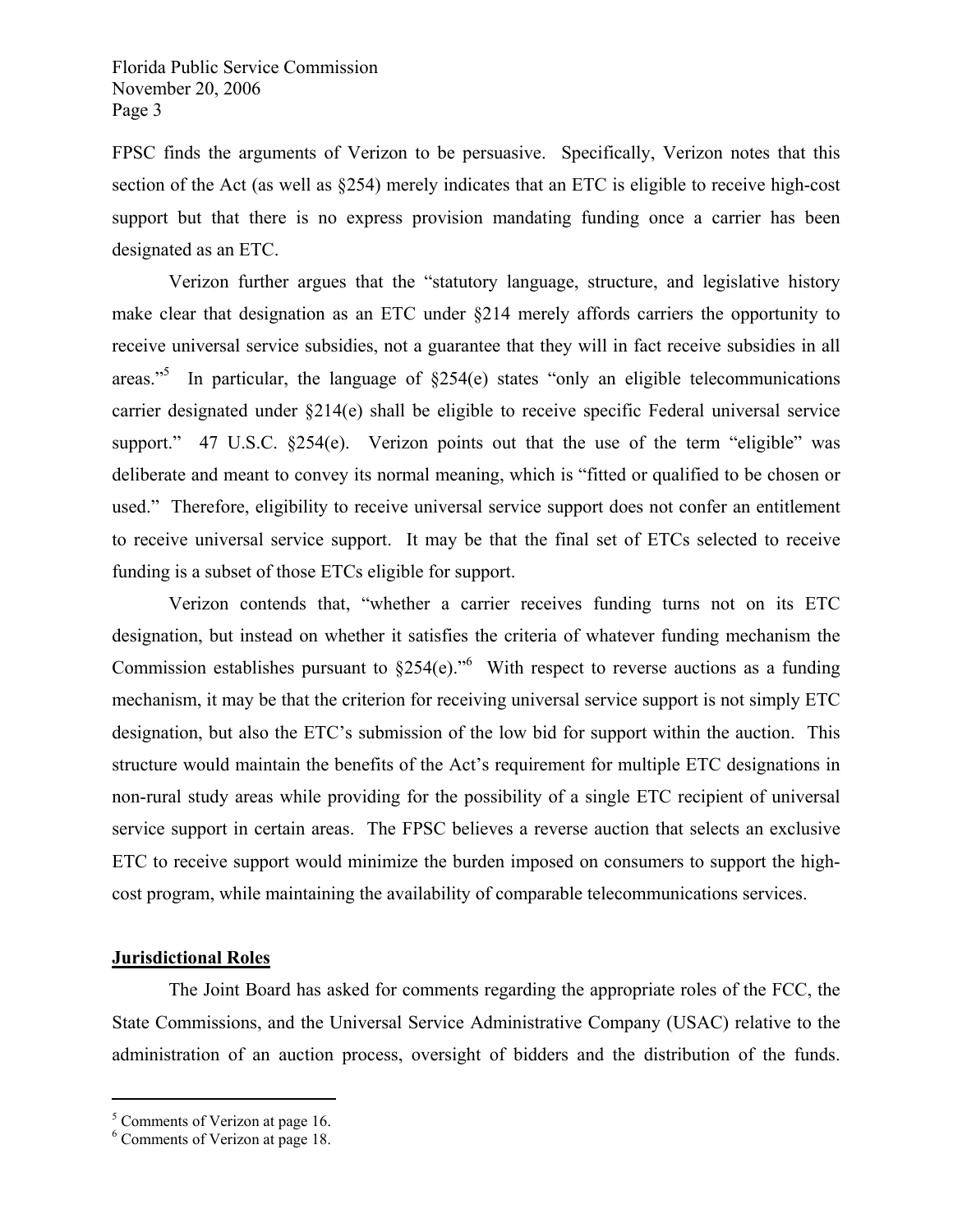Many of the commenters link states' primary role in conducting §214 ETC designations to a requirement that state commissions should (or must) be responsible for selecting the auction winner. While we agree that states should play a role in the conduct of auctions, the FPSC believes that selection of an auction winner should be subject to overarching federal guidelines. In order for reverse auctions to achieve the desired objectives, we believe it is necessary to have consistency in the implementation and administration of the reverse auction process; absent federal guidelines, we have concerns that inconsistencies will occur.

 For the same reasons noted above, the designation of ETC is not an entitlement to funding, and thus, while the states have a primary role in the designation, the FCC should have the ultimate responsibility of determining who should receive support under a competitive bidding mechanism. Further, just as states have currently had an incentive to designate multiple  $ETCs$ , states may also have an incentive to select a winner based on characteristics that go beyond those necessary to provide supported services. While the FPSC largely has supported the states' active role in telecommunications policymaking, this may be a case where the consistent application of procedures and consistent implementation are necessary to achieve desired objectives. For this reason, the FCC, with input from the states, should establish the applicable procedures and implementation guidelines for administration of auctions that should be applied nationally.

 The FCC should select the auction winner in consultation with the state commission. This is necessary in order for the FCC to consider any state-specific factors such as carrier-oflast-resort obligation and service quality requirements existing under state law. We note that the FCC already has experience within its Wireless Telecommunications Bureau that could aid in the implementation of the competitive bidding proposal. At this time, the FPSC also sees no reason why USAC's role in distributing universal service funding should be altered.

#### **Geographic Unit to Auction**

 Within the Public Notice, the Joint Board seeks comments on how the auction should be designed to appropriately target support to areas in need of funding. Those comments that address this issue note that ILEC study areas do not conform exactly to those of their competitors. Some commenters argue that in defining an area to be auctioned, one party (either

 $\overline{a}$ 

 $7$  Embarq comments at page 12.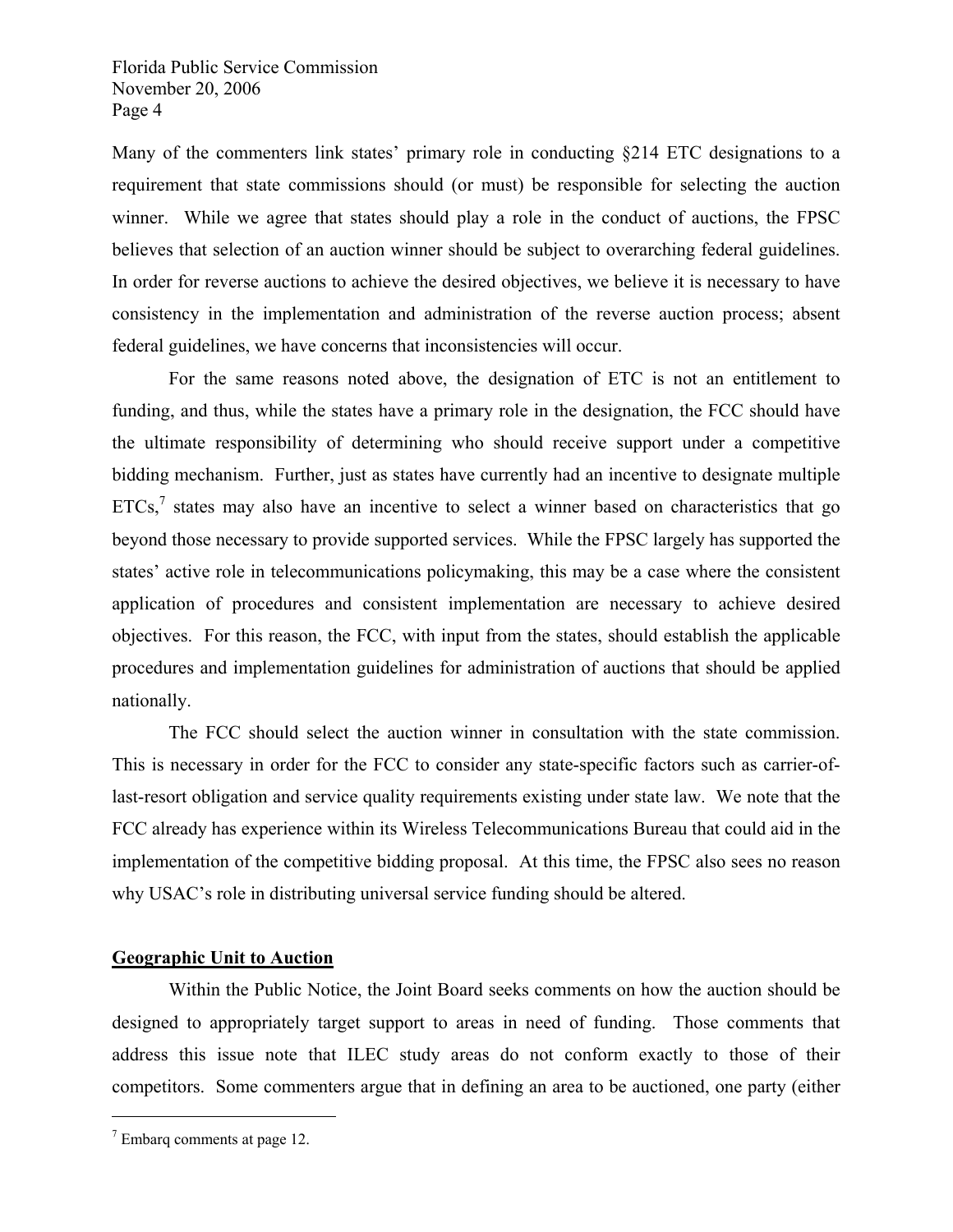competitor or incumbent) could receive a competitive advantage by specifying the area to be auctioned in such a way that it matches only one provider. Conducting an auction over too large an area would likely result in erecting barriers to participation in the auction. This would not be advantageous to the process since one of the generally accepted criteria to a successful auction is to maximize the number of potential bidders. Thus, we would suggest that the appropriate level of disaggregation would be at the wire center level. CETCs are already required to identify the existing wire centers in which they have sought and received ETC designation. While it may be desirable to develop a non-ILEC based geographic level to auction, the FPSC does not believe that it should necessarily impede the implementation of a reverse auction process.

 While conducting a reverse auction nationwide on a wire center basis would undoubtedly be a Herculean task, the FPSC suggests, as does Verizon, that the areas in which auctions are conducted could be limited. The FPSC proposes that the FCC limit the initial rounds of auctions to those wire centers which receive the most high-cost support (i.e., the top 50 or 100 wire centers) and in which there are already more than three ETCs designated. This would afford the FCC the opportunity to refine the process as it learns from each auction and target the areas that are most likely to yield successful auctions.

#### **Service Quality**

 The FPSC is concerned about whether a competitive bidding program may adversely affect the service quality provided to consumers. Several commenters point out that CETCs generally rely on the network of the incumbent wireline provider. For example, the incumbent's wireline network supports services offered through resale, terminates calls that originate on a wireless network and terminate on the wireline network, connects cell towers, and transports wireless long distance traffic. Clearly, it is an important element to most competitive providers. Therefore, when exclusive support is awarded to a carrier other than the incumbent, the FCC and the state would have to carefully ensure that the winning carrier is able to meet its service quality obligation. Should the funded ETC be unable to sustain service quality standards, the FCC should either revoke the carrier's designation as the funded ETC and hold a new auction, or impose significant penalties and prescribe remedial actions required of the bid winner. We agree with other commenters that required service quality standards must be set out in the initial request for proposals, with penalties delineated.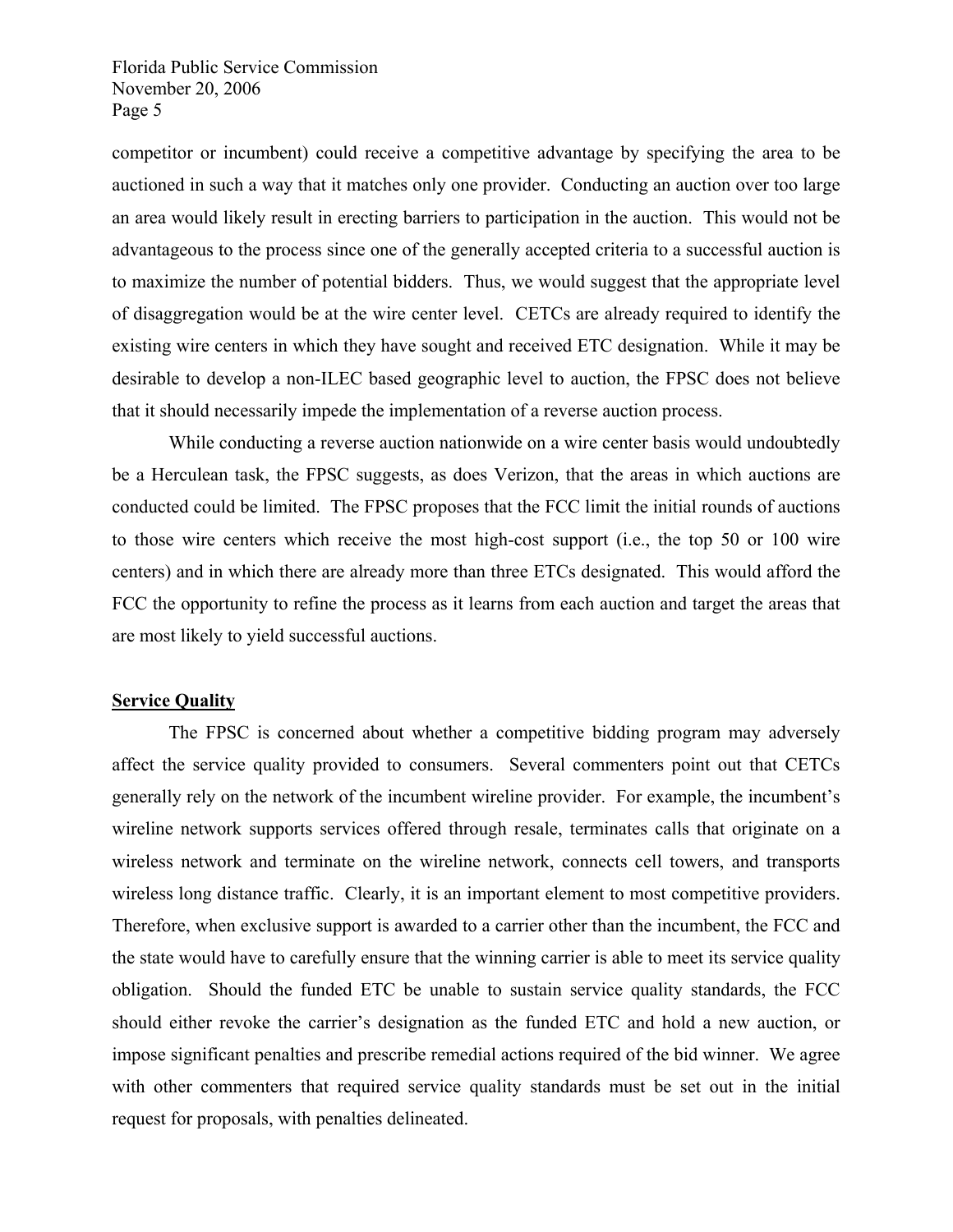#### **Transitions**

 To the extent that the incumbent carrier does not win the auction, the FPSC believes that it would be appropriate to provide federal transitional support to the carrier in order to minimize the risk of rate shock. The FCC has provided such transitional support in the past. Specifically, "hold-harmless" support was provided when non-rural carriers were transitioned from support based on embedded costs to support based on the FCC's high-cost model. This decision was based on the Joint Board's recommendation in order to mitigate the risk of rate shock on consumers in affected study areas. The FPSC believes that a similar transition would be needed for the incumbent carrier should it lose in a competitive bidding mechanism.

 As some commenters note, there would also be a need for a transition period in order for federal and state laws to be harmonized. AT&T suggests that state laws may need to be revised. The Independent Telephone and Telecommunications Alliance states that an auction would be difficult to reconcile with state and federal law. In Florida, state law does not appear to comport with the auction process envisioned in the FCC's Public Notice, because Florida law currently requires each incumbent local exchange telecommunications company to furnish basic local exchange service to any person requesting service within the ILEC's service territory. Thus, carriers cannot refuse to provide service within their territory under current Florida law. The auction concept allows companies to not bid, and to not serve. Florida's carrier-of-last-resort obligation is scheduled to expire January 1, 2009. It is possible that this date will not be extended, although it has been extended previously. If the date is extended, Florida law would be at odds with a reverse auction concept.

 If a state were to implement a reverse auction process, it likely would need an expressly stated enabling statute in order for the state commission to do so. We believe that there probably would need to be at least a two-year transition period to allow states to pass any necessary enabling statutes. If the FCC is to implement the reverse auctions process, states might still need time to revise any state laws that conflict.

#### **Strengthen ETC Designation Process**

 Concurrent with other reforms, the FPSC supports Embarq's comments to further strengthen the FCC's existing ETC designation requirements. As noted by Embarq, the Fifth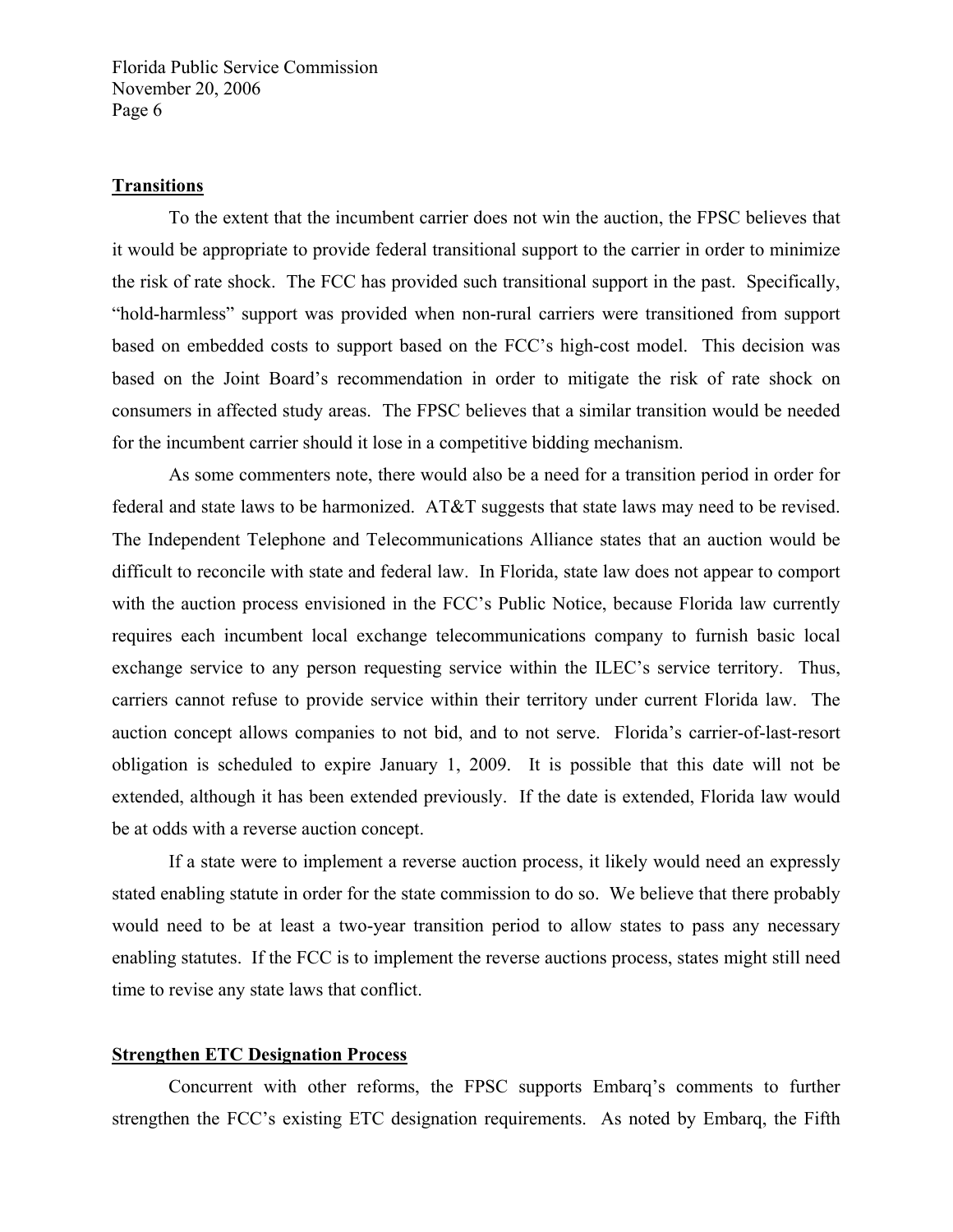Circuit found that the FCC could not preclude a state commission from imposing additional eligibility requirements, $8$  but the Court did not address whether the FCC is precluded from establishing minimum standards or from offering an inducement to states to adopt certain standards in addition to mere encouragement. The FPSC believes that there is merit in examining and possibly establishing such minimum national standards.

#### **Joint Board Discussion Proposal**

 $\overline{a}$ 

 As part of the Notice, the Joint Board attached a proposal to stimulate discussion. The discussion proposal would explicitly support both wireless mobility and broadband access, services currently not supported by the federal programs. The proposal would allow two ETCs within a service area: one would be required to provide broadband services, while the second would have to provide wireless services. In addition, both ETCs would have to provide voice service.

 This proposal, as drafted, expands the list of supported services to specifically include wireless mobility and broadband access. Currently, wireless carriers are eligible to receive support not because their service is wireless, but because their service is able to meet the definition of supported services. To date, there has been no determination that wireless service or broadband access satisfies the statutory requirements to be deemed "supported services" eligible for universal service funding. Moreover, the discussion proposal does not contain a demonstration that these services meet the Act's legal standards to receive support.

 The FPSC does not believe that such an expansion is necessary or appropriate at this time, given that the market has already proven effective at providing incentives to providers to expand their broadband networks without receiving direct support from the federal high-cost program. Further expanding the definition of supported services is well beyond the scope of the referral presently before the Joint Board.<sup>9</sup> When the Joint Board last addressed this issue, it specifically concluded not to recommend expansion of the definition of supported services to include broadband or wireless mobility.<sup>10</sup> The FCC determined in its Report to Congress that

<sup>&</sup>lt;sup>8</sup> "We reverse that portion of the Order prohibiting the states from imposing any additional requirements when designating carriers as eligible for federal universal service support." Texas Office of Public Utility Counsel v. FCC, 183 F.3d 393, 418 (1999)

<sup>&</sup>lt;sup>9</sup> FCC, Referral Order, CC Docket No. 96-45 (FCC 04-125); Adopted: June 2, 2004; Released: June 28, 2004.

<sup>&</sup>lt;sup>10</sup> Recommended Decision in CC Docket No. 96-45 (FCC 02J-1); Adopted: July 9, 2002, Released: July 10, 2002.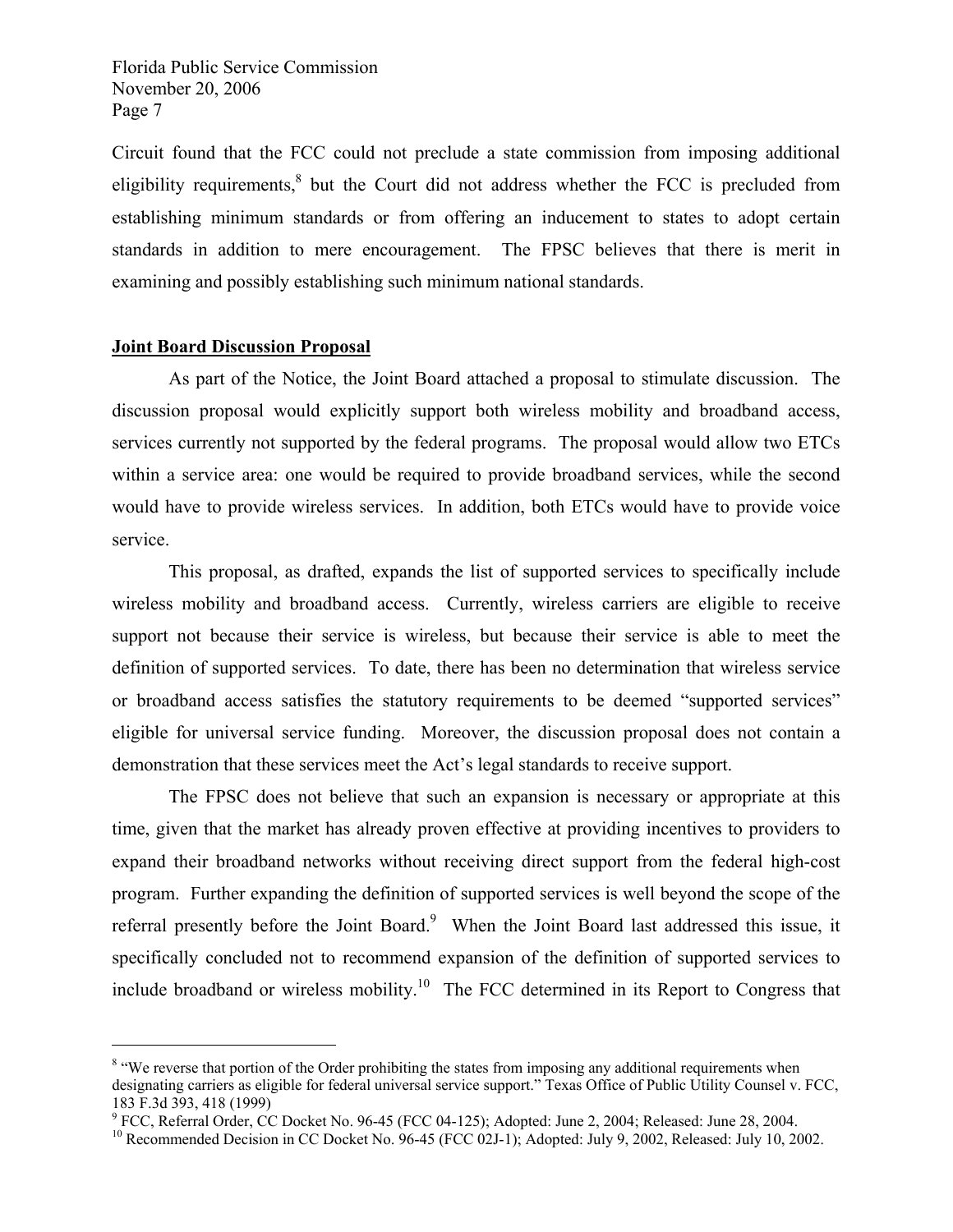$\overline{a}$ 

advanced services have been deployed in a reasonable, timely manner.<sup>11</sup> Furthermore, the federal universal service programs already have an explicit broadband component for schools, libraries, and rural health care providers. The FPSC does not believe that expansion of supported services is appropriate or needed. To do so will significantly expand the size of the fund, which is ultimately paid for by consumers.

 As part of the discussion proposal, an ETC would be required to provide service throughout the service area, unless it obtained a waiver. Its own network would have to be capable of providing service to 90 percent or more of the households in the area supported, although this requirement could be phased in during the contract period. While the FPSC generally supports this provision, the 90 percent level seems arbitrary and without any record support.

 The proposal then goes on to specify that an ETC would serve the remaining households, whenever possible, by purchasing and reselling the most comparable service available from another vendor. For example, the broadband ETC presumably would be required to purchase broadband cable or satellite service, where available, and resell this service to consumers not accessible by its own network at the same price it charges for its own service. The FPSC questions what statutory requirement the Joint Board would cite that requires broadband providers, which currently are not telecommunications providers, to offer their services for resale.

 The discussion proposal also specifies that each winning carrier would be required to enter into a contract in which both carriers would be the only two ETCs in an area for a period of ten years. The plan envisions that the incumbent ETC would relinquish or share at fair market value, any essential facilities or rights in the served area at the end of its contract term. The goal of the provision is to ensure that the winning bidder for the subsequent term would be able to provide universal service in instances where it did not own sufficient facilities. Some may consider this to be an unconstitutional taking.

 The Joint Board's discussion proposal includes a phase-in which allows the incumbent wireline provider to elect to be treated as the winning broadband network bidder in its current service area for the first ten-year term. This seems inconsistent with the FCC's previous

<sup>&</sup>lt;sup>11</sup> FCC, Availability of Advanced Telecommunications Capability in the United States - Fourth Report to Congress (FCC 04-208), September 9, 2004.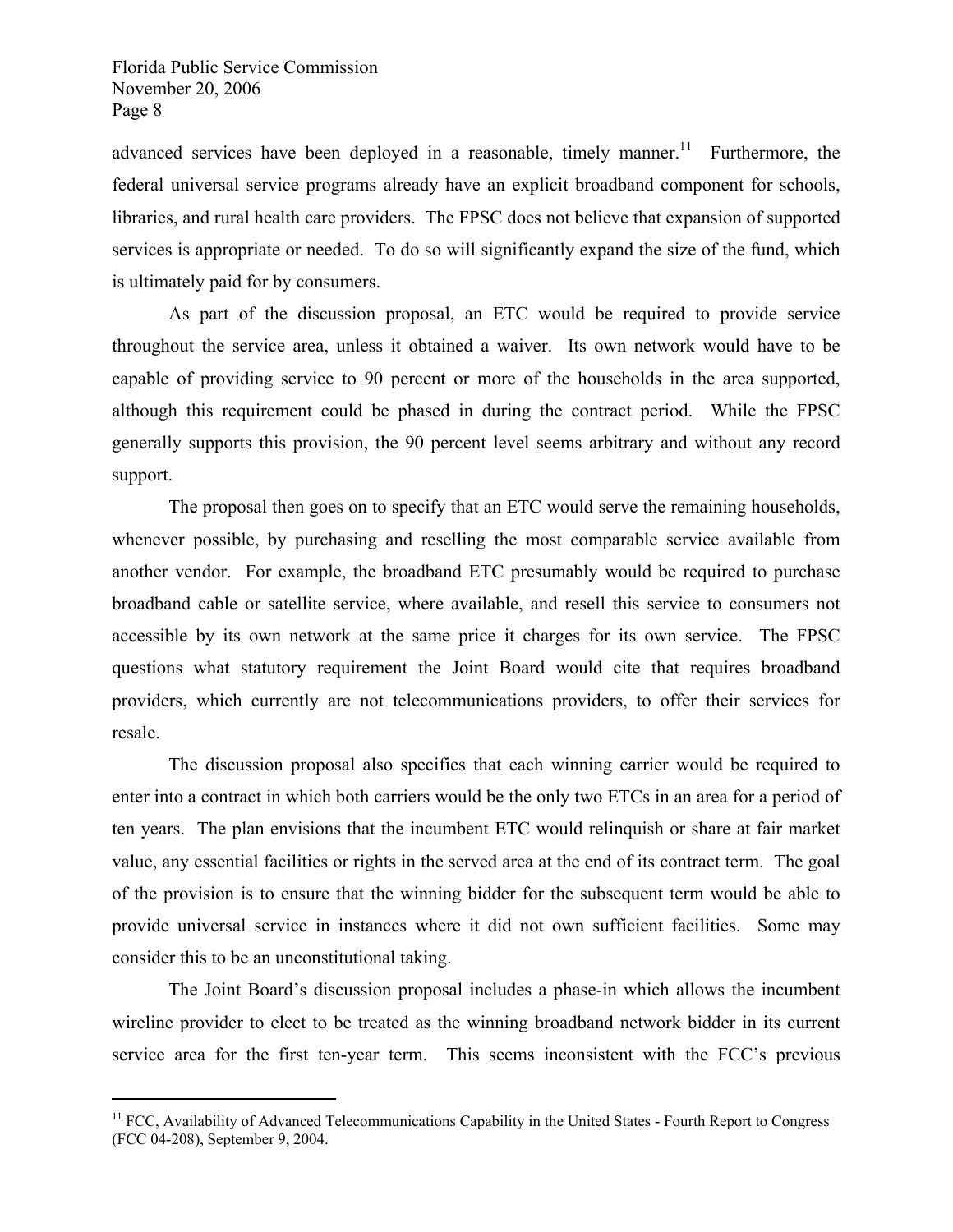decisions to support competitive neutrality.<sup>12</sup> The plan specifies that as the broadband ETC, the incumbent carrier would have to meet all of the ETC requirements in return for annual universal service support equal to the support it actually received for the most recent full year, plus an allowance for inflation.

 In areas where broadband has not been deployed, the current level of support may not be sufficient to deploy broadband-capable network facilities. This raises an interesting question. Assuming the definition of supported services is expanded to include broadband services, would the current level of support be in conflict with the legal requirement of a "sufficient" fund pursuant to Section 254(b)(5) of the Act?

#### **Interim Reform Steps**

 $\overline{a}$ 

 As noted previously, the comments to date suggest that further proceedings would be necessary to develop a reverse auction plan. The FPSC believes that further consideration of reform measures including auctions can and should take place, but that the Joint Board should take steps now to reform the existing rural mechanism. Some modest reforms, such as those listed below, could be implemented and have a positive effect on the stability of the rural highcost program in the near term. The record in this proceeding is sufficient to adopt these proposals, and the FPSC believes the Joint Board should recommend their adoption. The Joint Board could continue to evaluate the high-cost programs and the application of reverse auctions, but should recommend the following changes to the high-cost support mechanism for rural carriers:

• **Combine study areas:** All study areas within a state owned by a single company would be combined into one study area for high-cost universal service purposes. After consolidation, high-cost support would be based on cost data for the entire combined study area. This would recognize the efficiencies of scale and scope of each affected carrier. This has the result of reducing support to carriers in recognition of this fact. Currently, support for each study area is determined on a standalone basis without recognizing the efficiencies of carriers with multiple study areas.

<sup>&</sup>lt;sup>12</sup> FCC, First Report and Order, CC Docket No. 96-45 (FCC 97-157); Adopted: May 7, 1997; Released: May 8, 1997.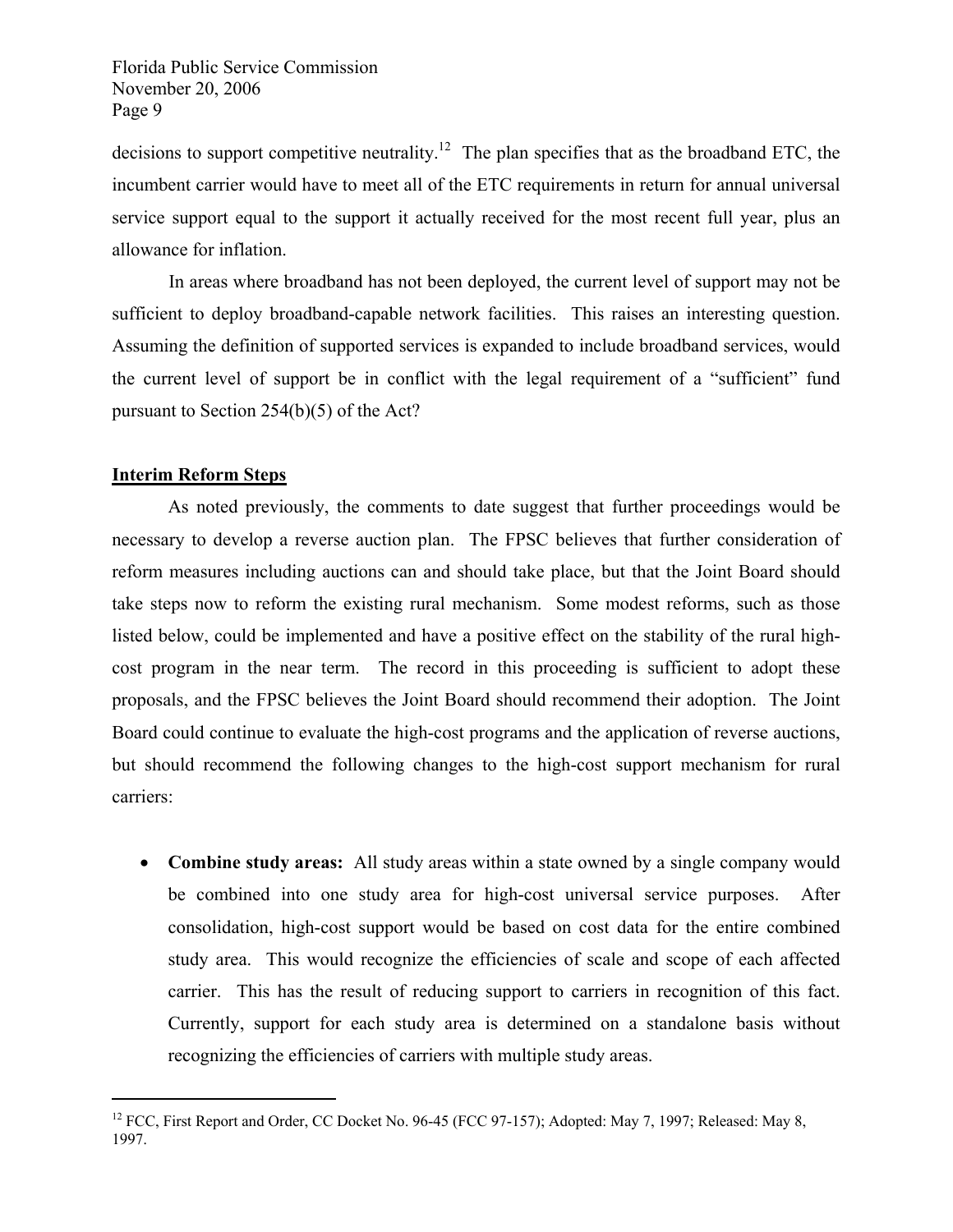- **Move large rural carriers to the model:** All rural carriers serving 100,000 lines or more within a state would have support determined pursuant to the FCC's high-cost model, just as it is for nonrural carriers. This proposal would affect 37 rural study areas serving 10.4 million access lines. Rural carriers with study areas serving fewer than 100,000 lines would continue to have support determined using the modified embedded cost method. The model is based on forward-looking economic costs, which are generally more reflective of current market forces than are historical embedded costs. Use of the model for larger carriers should reduce the total amount of high-cost support and eliminate problems with determining per line support for individual wire centers.
- **Determine support based on each ETC's own costs:** Currently, support for competitive ETCs is based on the per-line equivalent support amount distributed to the incumbent carriers, not on a competitive ETC's own costs. For those rural study areas remaining on embedded cost support, the amount of high-cost support per line should be based on each ETC's own costs, and capped at the per line support of the incumbent LEC. Capping support would prevent competitive ETCs from reaping unreasonable per line support on an embedded basis simply because they serve few lines. This would provide sufficient support in recognition of more efficient technologies.

The National Association of State Utility Consumer Advocates (NASUCA) estimates that these proposals would reduce the size of the high-cost fund by approximately  $$200$  million.<sup>13</sup> The FPSC believes that it is important to take these modest steps now to stabilize the growth in the high-cost fund while further consideration is given to future modifications.

#### **Conclusion**

 $\overline{a}$ 

 The FPSC urges the Joint Board and the FCC to reform the existing high-cost program. Unless action is taken to reform the program, the growth in the size of the fund will likely

<sup>&</sup>lt;sup>13</sup> Reply Comments of the NASUCA on Rules Relating to Rural High-Cost Universal Service Support to the FCC; CC Docket No. 65-45. December 14, 2004. Appendix 5.